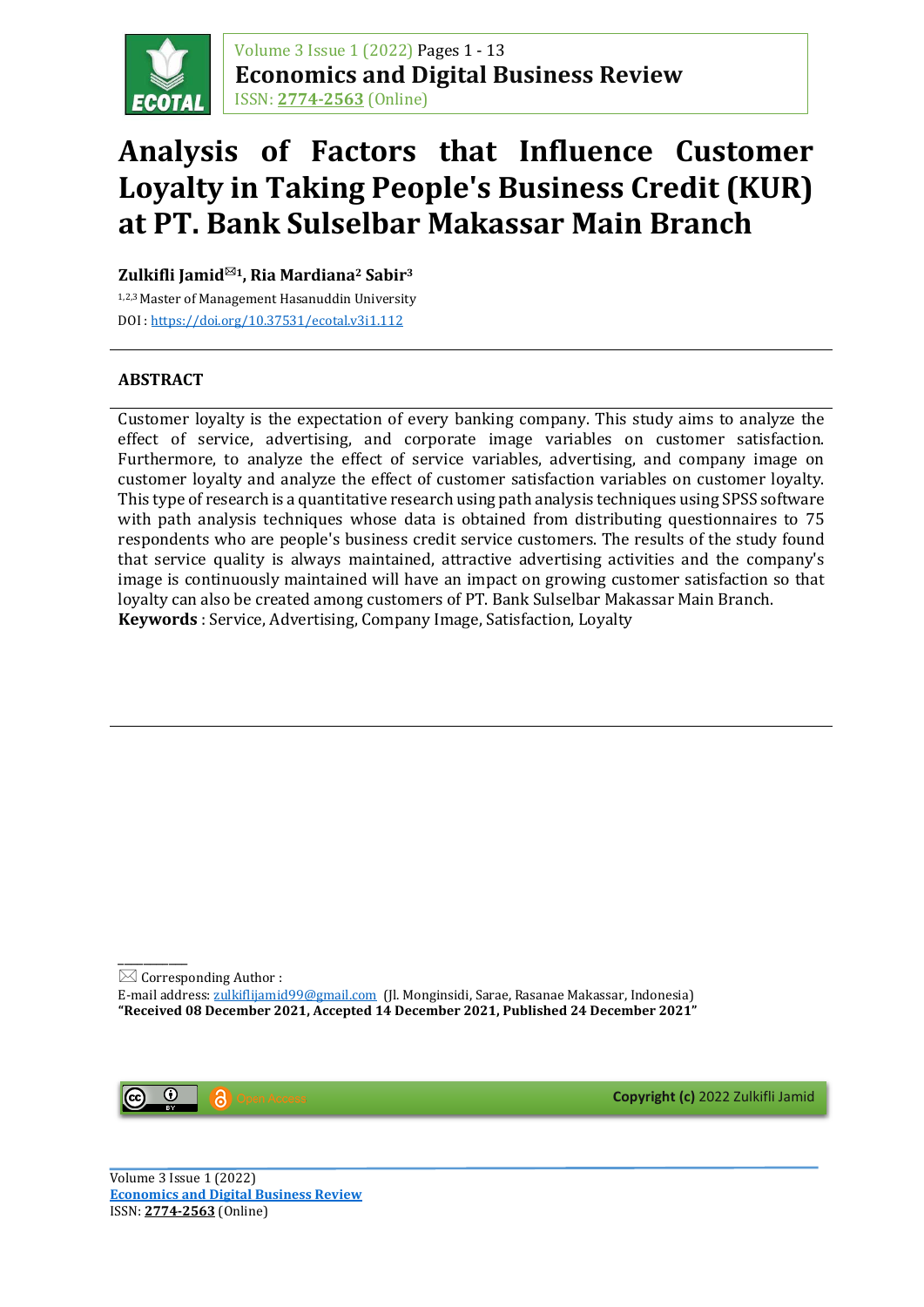#### **1. Introduction**

The banking sector is now trying to pay more attention to the relationships that arise from a continuous marketing process in order to retain customers (Customer Relationship Marketing). The goal to be achieved is to build and improve customer loyalty and retain existing customers. Empirically, the tendency of people to be loyal to people's business credit (KUR) is based on various considerations and factors. Factors that can affect customer satisfaction and loyalty, namely service is the thing that is most prioritized by increasing the quality of services provided by the bank. The results of previous research from Assagaff (2014), Dewi et al (2014), and Anggraeni (2014) found that service quality had a positive and significant effect on customer satisfaction and loyalty. On the other hand, Purwanti, et al (2013) found that service quality and company image had no significant effect on customer satisfaction and loyalty. These findings indicate that customer satisfaction and customer loyalty to KU services, apart from being influenced by company image and service quality, have other dimensions that influence them. Especially when these dimensions, seen from the consumer's point of view.

The consumers in this study are KUR customers. They will generally assess a service received and compare it with and their wishes. Parasuraman in Hidayat, 2009). The impact is that when customers are satisfied it will be followed by loyalty (Hidayat, 2009). This means that satisfaction can be related to what is expressed by customers about their perceptions and expectations of the services obtained. While loyalty is related to what consumers do after interacting in the service process. This concept implies that customer satisfaction alone is not enough, because satisfied or dissatisfied is only one form of emotion that arises from within the customer. Meanwhile, customer loyalty is important to analyze because customer loyalty will arise after making more than one transaction at a bank.

This situation also happened to Bank Sulselbar towards one of Bank Sulselbar's services, namely people's business credit or commonly called KUR. People's Business Credit (KUR) is credit or financing to Micro, Small and Medium Enterprises (MSMEs) in the form of providing working capital and investment which is supported by guarantee facilities for productive and feasible businesses but has limitations in fulfilling the requirements set by banks.

Advertising is also a factor that can foster customer satisfaction and loyalty, by using the media to inform the public about credit quality in small segments. Novaria et al (2013) in their research found that promotion/advertising has an effect on customer satisfaction and loyalty. The next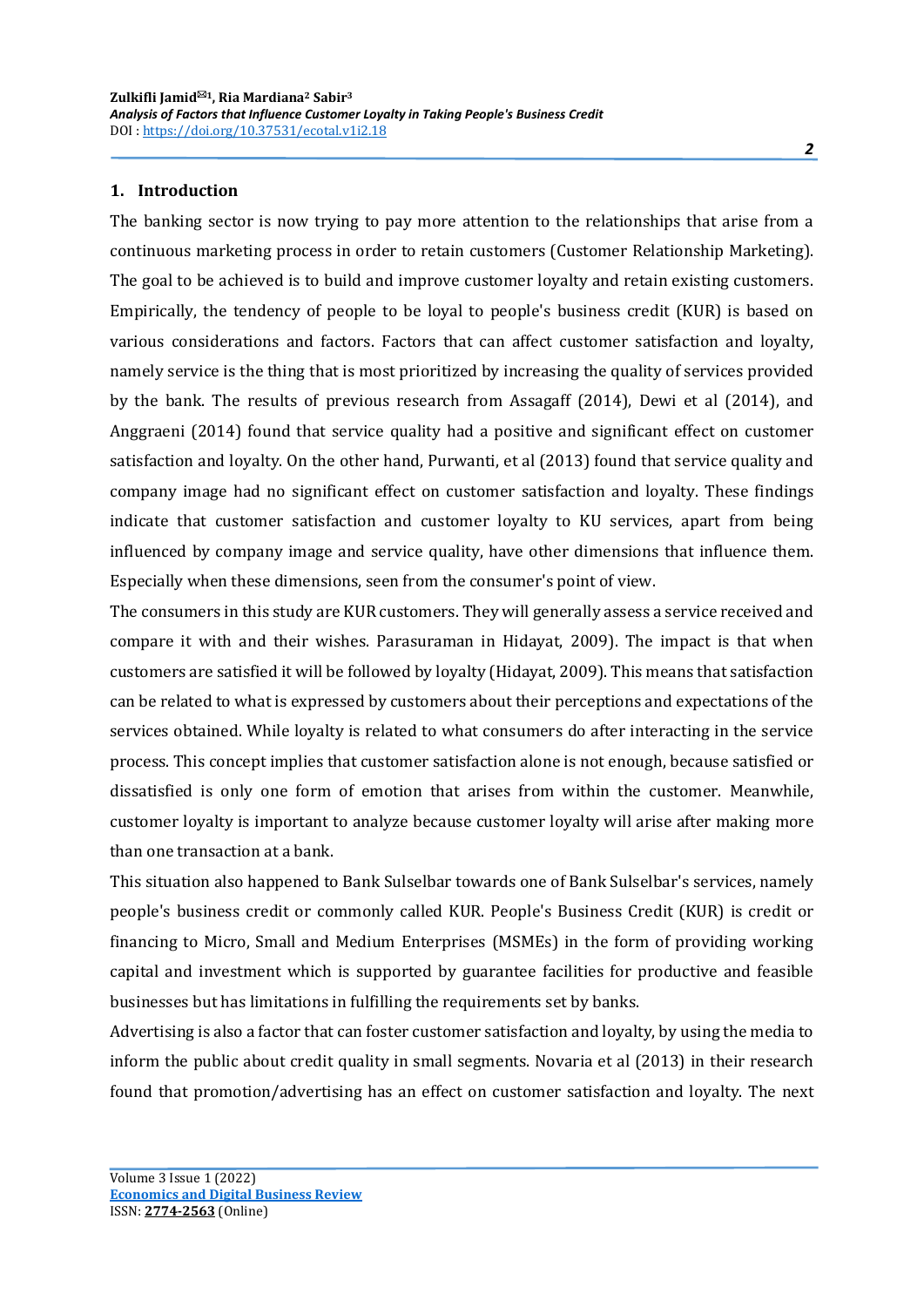factor is the image of the company, in accordance with the findings of Purnomo (2011) that the image of the company has an important role in increasing customer satisfaction and loyalty.

Various strategies are implemented by banks in achieving optimal performance, such as a study conducted (Choirunnisak, 2012) that the pick-up strategy, network development (Suherli, 2012), excellent service and providing satisfactory facilities and an effective marketing strategy for banking products to satisfy customers (Aziza, 2010). In addition to an effective business strategy, the success of the banking industry is also determined by the ability to adapt in a rapidly changing and unpredictable business environment. Thus, it is necessary to analyze environmental elements to identify any changes that can become opportunities and opportunities for companies by developing the use of information technology (Anatan, 2010). Likewise, aspects of lending, collecting third party funds and providing banking services are the core business of banking, thus banks are required to develop their business strategies at the central, regional and work unit levels.

The banking industry generally focuses on the aspect of lending by continuously improving credit quality. This makes banks continue to adhere to the precautionary principle as the basis for lending. The composition of the portfolio in lending to leading sectors should be continuously evaluated, so that any changes that occur in certain sectors can be anticipated properly to minimize the risk of bad loans. Strategic agility enables companies to flexibly respond to complex, global and dynamic environments (Sombolayuk et al., 2019).

## **2. Literature Review**

Marketing that is run for companies that produce goods is certainly different from companies that produce service products such as banks. Therefore, marketing treatment of the banking world in general can be put forward as a process to create and deliver bank products and or services that aim to meet the needs and desires of customers so that customers can become loyal.(Naninsih, 2019). Having loyal customers is one of the ultimate goals of the company because customer loyalty can guarantee the longevity of banking companies in the long term. Basically customer loyalty as a person's loyalty to the services issued by the bank company. An agreement to repurchase goods or services and recommend the bank's service products to others. Customer satisfaction relies on estimates of product performance to provide value, relative to buyer expectations. Buyers are satisfied if performance matches expectations. Buyers are dissatisfied if product performance is much lower than customer expectations, Kotler and Armstrong, (2001). Customer satisfaction or dissatisfaction is shown as a person's overall feeling or attitude about a product after the product is consumed. The condition of the customers is followed by a process of evaluating the products purchased and integrated in their every consumption activity. Service is one of the factors that can affect customer satisfaction and loyalty.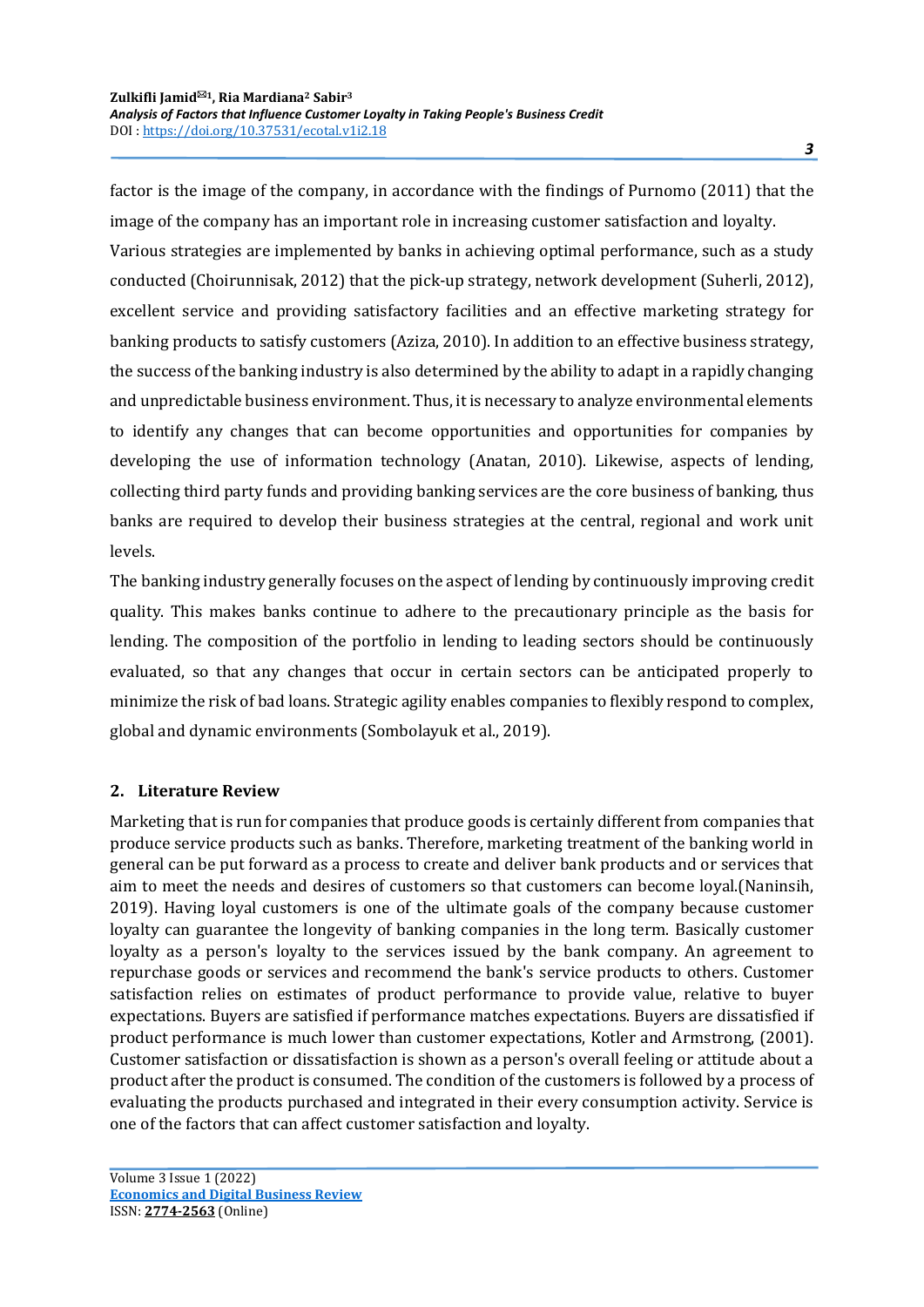Quality services refer more to efforts to provide quality, efficient and effective services, public services can be effective if the community/consumers are satisfied, the benchmark is the absence or lack of public/consumer complaints. Furthermore, Batinggi argues that to improve public services so that they are efficient and effective, the service providers should always try to improve by improving and exercising open control (Tjiptono, 2000). Assagaff (2014) in his research found that service quality can affect customer satisfaction and make customers loyal to the service company they follow. After quality service, advertising and bank image is also one that can affect customer satisfaction and loyalty. According to Kotler (2005:277) states that: "Advertising is any form of non-personal presentation and promotion of ideas, goods, or services by a particular sponsor that must be paid for. Furthermore, corporate image in marketing was initially identified as an important factor in the evaluation of services and the company as a whole (Gronroos, 1998). Apart from the situation where image is a function of accumulated consumption or purchase experienced over time, most organizations also provide a rich and complex informational environment for attracting new customers and retaining existing ones. Purwanti, et al (2013), with the topic of research on corporate image on customer satisfaction and loyalty found a link between efforts to form a good corporate image on increasing customer satisfaction and loyalty. The definition of comprehensive advertising according to Kotler, Philip and Armstrong (2012), advertising is "All forms of non-personal presentation and promotion of ideas, goods or services by a particular sponsor that requires payment".

# **3. Research Method**

In this study, researchers used a quantitative approach that emphasizes the analysis of data in the form of numerical numbers that are processed by statistical methods. Basically, this quantitative approach is carried out in inferential research (in the context of testing the hypothesis) and the conclusion is that the probability of rejecting the hypothesis is zero. With the quantitative method, it will be obtained that there is a significant relationship between the variables studied. The analytical technique used in this research is path analysis technique. This research was conducted at PT. Bank Sulselbar Makassar Main Branch. The research time for data collection was carried out from September to November 2021. The population in this study were KUR credit customers of PT. Bank Sulselbar Makassar Main Branch. The research population is 75 debtors as described above. The sample in this study was 75 respondents or commonly referred to as a saturated sample (census).

## **4. Research Results and Discussion**

Based on data collection carried out using a questionnaire, the relationship between variables was tested using IBM SPSS 22 software with the test results that can be seen in the path analysis model image as follows: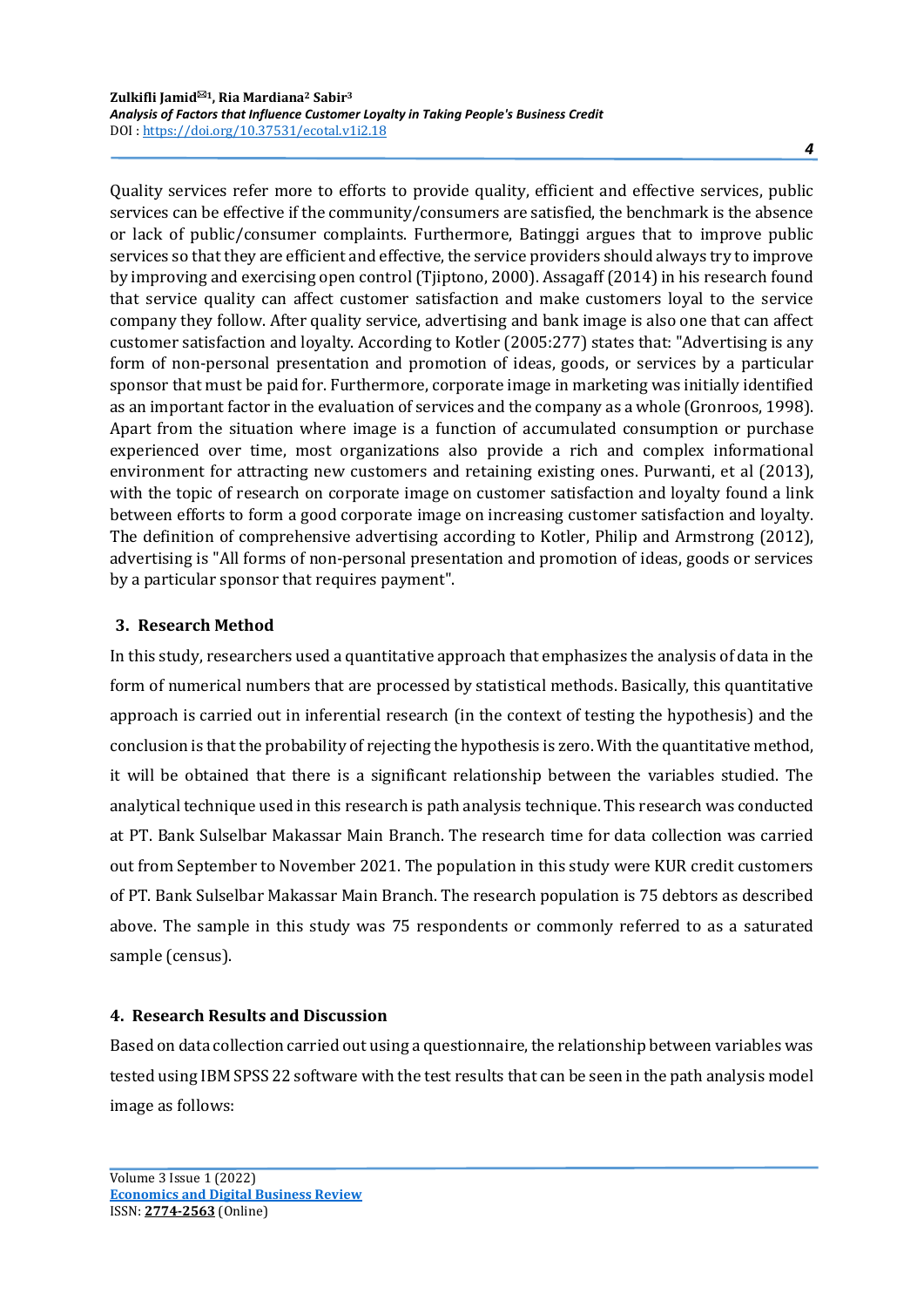## **Figure 1.** Path Analysis (Model II)



#### **Source**: SPSS Output (2021)

From the path analysis model image above, the results of the coefficient test in this study can be described as follows:

1) Analysis of the effect of X1 on Y1 shows a significance value of 0.031 <0.05 with a total effect of 0.144. This indicates that the service has a significant positive effect on customer satisfaction. This makes H1 in this study accepted.

The results of this study support the results of other studies that have been carried out by Raziq Aulia (2021), Octavia (2019) and Trianah et al., (2017) which suggests that service quality is one of the factors that affect customer satisfaction. Quality of service gives impetus to customers to forge a strong bond with the company. To find out the level of customer satisfaction, it is necessary to first know the quality of service provided by the manufacturer to its customers. Customer satisfaction will arise after someone has experienced the quality of experience provided by the service provider. As a service provider, the Bank is required to fulfill customer satisfaction, which is an important matter for the Bank to pay attention to.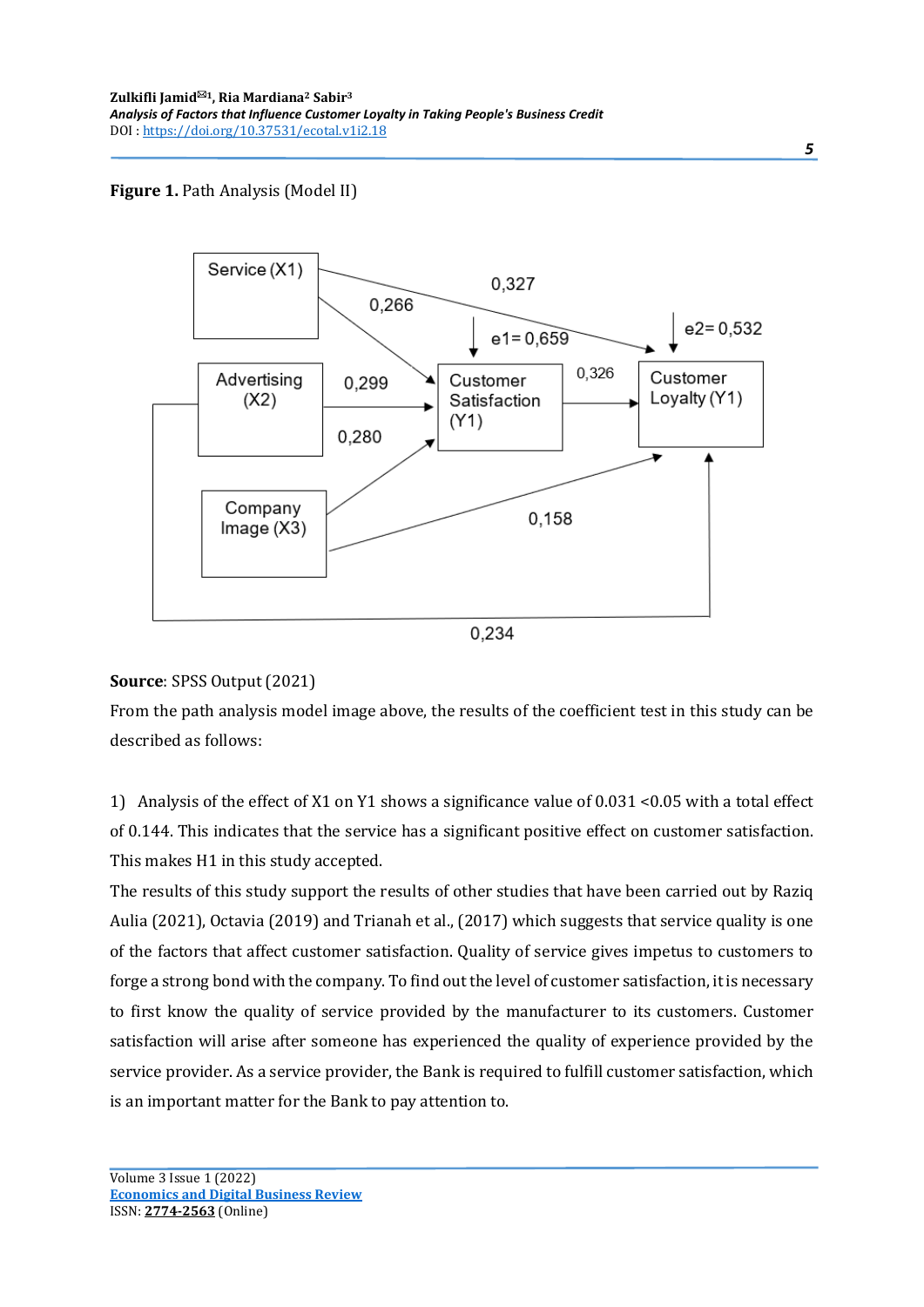The results of this study are in line with the opinion of Donni Juni Priansah (2017: 196) which states that customer satisfaction is a person's feeling of pleasure or disappointment that arises after comparing the expected service performance to the expected service..

Without customers, the Bank's operations will not be able to run as they should. Thus, one strategy to increase customer satisfaction can be done by providing a means of consumer protection. For example, providing a suggestion box for customers. Where customers can submit their complaints without being afraid to be intimidated by the bank because the confidentiality is really maintained. In addition, several other strategies that can be carried out, namely services in physical form can also be applied in the form of providing physical services (facilities and infrastructure) that support consumer convenience, responsive services, and so on.

2) Analysis of the effect of X2 on Y1 shows a significance value of 0.008 <0.05 with a total effect of 0.305. This indicates that advertising has a significant positive effect on customer satisfaction. This makes H2 in this study accepted.

The results of this study support the results of previous research conducted by (Winarti, 2016)), Faizah (2017), and Sopiyan (2020) which suggests that advertising has a significant effect on customer satisfaction. This is because advertising can create a stigma that forms customer expectations of the services or products offered by a bank. When the customer feels that there is a match between the advertisements he sees and the reality he gets using the related bank services, it will create a sense of satisfaction for him.

The results of this study are in line with the opinion of Djaslim Saladin in his research Marisa (2013) states that advertising is one of the promotional tools, usually used to direct persuasive communication to customers where this form of advertising presentation is non-personal.

In this study it was also found that, several things that make advertising have a significant effect on customer satisfaction, namely with advertisements, customers are able to obtain clear information regarding the services or products they want to use, thus creating a link to using the services and products they get from advertising. . In addition, the provision of advertising facilities on a periodic basis can also make customers tend to remember these advertisements when they need services or products that suit their needs.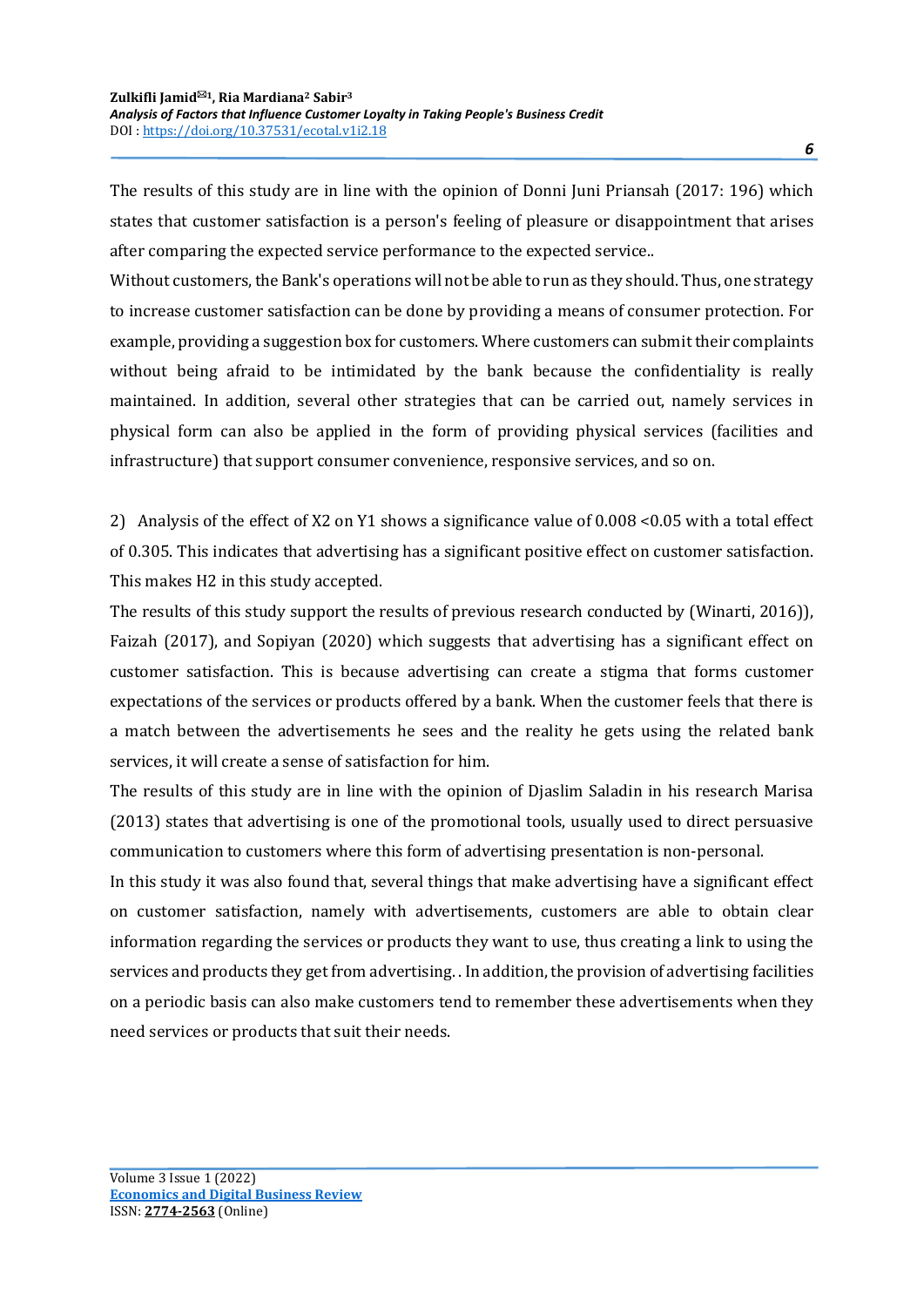3) Analysis of the effect of X3 on Y1 shows a significance value of 0.030 <0.05 with a total effect of 0.232. This indicates that the company's image has a significant positive effect on customer satisfaction. This makes H3 in this study accepted.

The results of this study support the results of previous research conducted by Khotimah (2018) which suggests that the company's image has a significant positive effect on customer satisfaction. This is because with a good corporate image it will trigger feelings of pleasure from consumers so that, by using the company's products, consumers will feel happy which encourages the creation of separate satisfaction for the consumers concerned.

The results of the study are in line with the opinion of Soemirat and Adianto (2007) who stated that the company's image is the impression, feeling and image of the public towards the company, the impression that is deliberately created from an object, person or organization.

To improve the company's image can be done in several ways. Some of them are by improving the image of the company (the Bank) in terms of choosing a strategic location so that it is easily accessible by consumers (or in this case customers). In addition, physical facilities can also attract the creation of customer satisfaction, where customers tend to be more interested in choosing a bank that has distinctive characteristics (physical facilities) for example the existence of a distinctive architecture that distinguishes the bank from other banks. And no less important is the friendly attitude of the employees can also improve the company's image in the eyes of customers

2) Analysis of the effect of X1 on Y2 shows a significance value of 0.001 <0.05 with a total effect of 0.392. This indicates that the service has a significant positive effect on customer loyalty. This makes H4 in this study accepted.

These results support the results of research conducted by Wahyuni (2020) and Nitha & Yusuf (2019) which shows that service provides a positive and significant impact on customer loyalty. This happens due to the good quality of service provided by the company, it can trigger customer convenience in conducting transactions with the company, because the community tends to be loyal if served well, politely, and comfortably. Thus, with this, it can significantly increase customer loyalty to remain a customer of PT. Bank Sulselbar (Nitha & Yusuf, 2019; Octavia, 2019). The results of this study are in line with the opinion of Tjiptono and Chandra (2016) who define service quality as a dynamic condition associated with service products that are able to meet and or exceed the expectations of consumers who in this study are customers.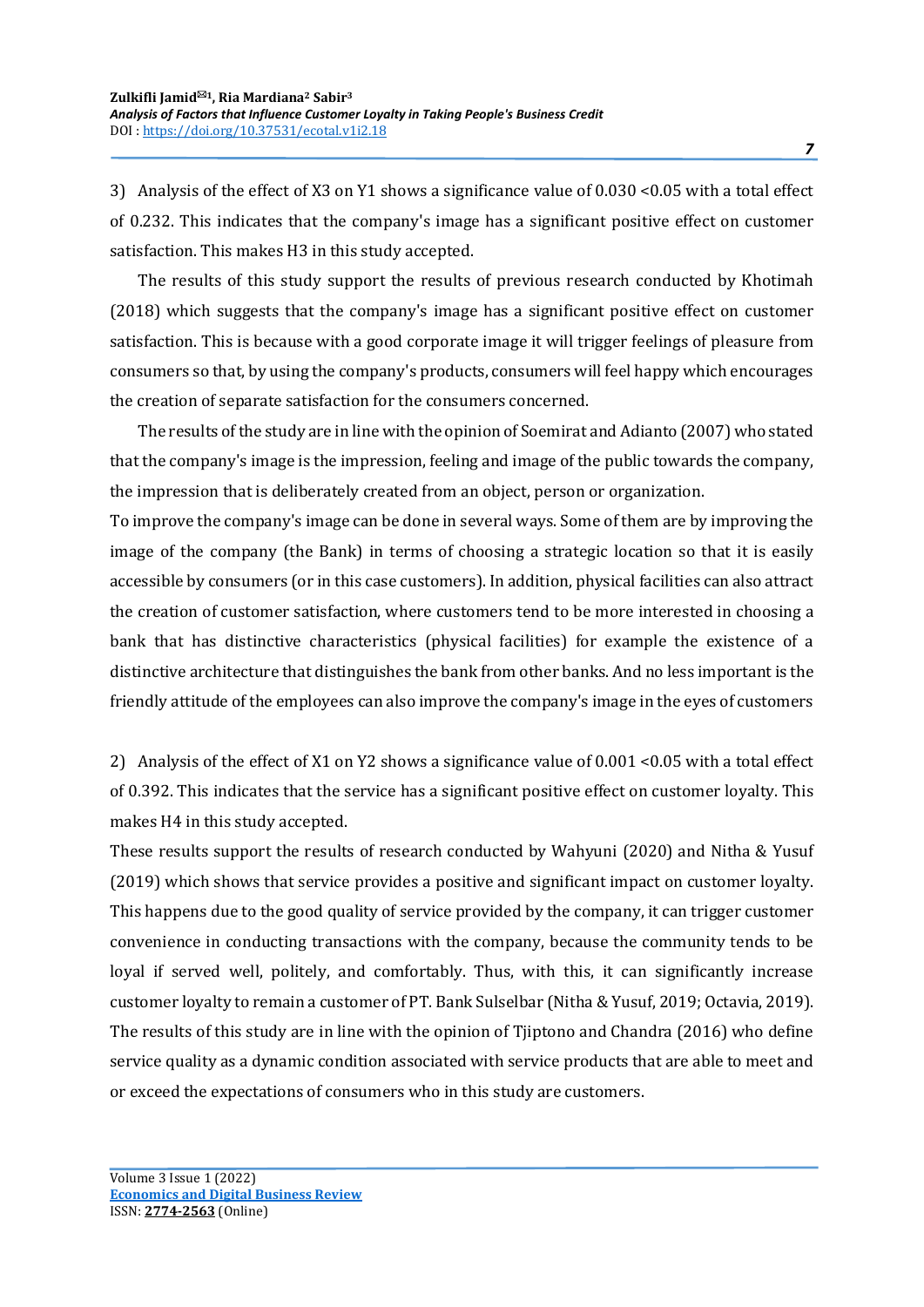In this study it was also found that there are several aspects that make the service a positive and significant impact on customer loyalty, namely the existence of guarantees for all forms of transactions carried out between customers and the bank which guarantees that the activities carried out are safe. In addition, the services provided are also considered responsive in serving and responding to all forms of customer needs. These things make customer loyalty increase with the good service provided by the company.

3) Analysis of the effect of X2 on Y2 shows a significance value of 0.037 <0.05 with a total effect of 0.428. This indicates that advertising has a significant positive effect on customer loyalty. This makes H5 in this study accepted.

The findings of this study are in line with research conducted by Paramananda & Agus Satria (2015) showing that attractive advertisements presented by companies are considered to increase customer loyalty. (Paramananda & Satria Pramudana, 2015). This happens because of the good quality of advertising about the company and providing the information needed by customers. In addition, the existence of good advertising can trigger a positive stigma of expectations in the minds of the public, so that when the information provided by the company is in accordance with what prospective customers want, then when the community has become a customer, they will become loyal because the company can fulfill its needs. the expectations desired by the customer in meeting their needs in managing their finances.

4) The analysis of the effect of X3 on Y2 shows a significance value of 0.089 > 0.05 with a total effect of 0.319. This indicates that the company's image has no significant effect on customer loyalty. This makes H6 in this study rejected.

This means that the better the company's image can not increase loyalty. This finding is not in line with several studies that have been conducted where company image is considered as one aspect that can increase customer loyalty. This is because if a company has a good image in the eyes of the public, then the company is considered to be able to meet the needs of the public in terms of what they want. (Budianto, 2019; Khotimah, 2018; Nurudin, 2018).

However. The results in this study indicate the opposite, where company image has no significant effect in increasing customer loyalty. This can be indicated that the company's image is not the only aspect to increase customer loyalty at PT. Bank Sulselbar Makassar main branch. Where, to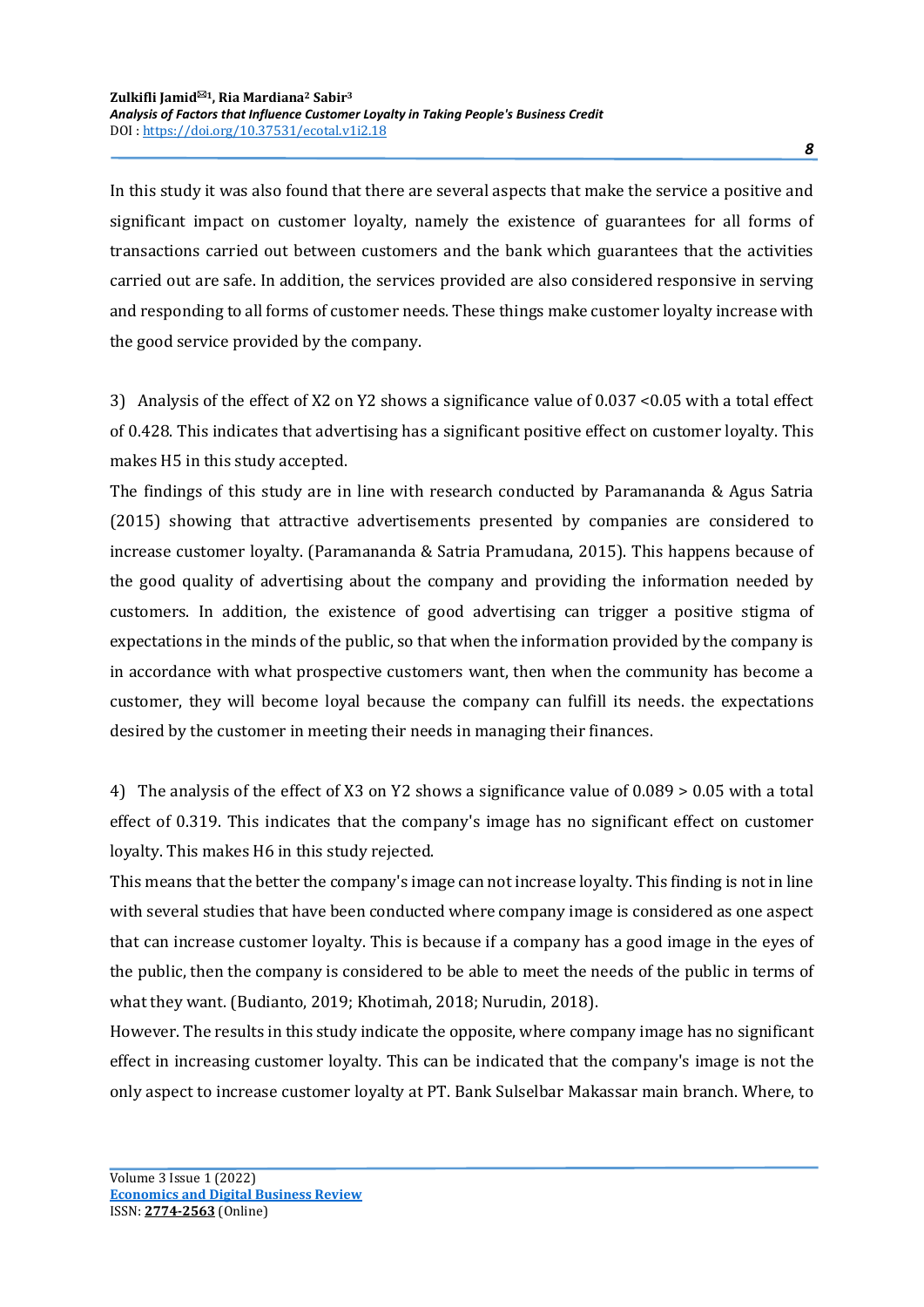increase customer loyalty, companies tend to provide good service so that customers will remain loyal to the company.

5) Analysis of the effect of Y1 on Y2 shows a significance value of 0.001 <0.05 with a total effect of 0.392. This indicates that the service has a significant positive effect on customer loyalty. This makes H7 in this study accepted.

This shows that the more satisfied customers, the more loyal customers of PT. Bank Sulselbar Makassar main branch. The results also show the respondents' responses to services at PT. Bank Sulselbar Makassar main branch shows the average respondent's response is good.

The results of this study are in line with research conducted by Octavia (2019), Nurudin (2018), and (Naim et al., 2019) which shows that satisfaction has a significant positive effect on customer loyalty. Where satisfaction becomes a variable with a higher level of relationship than the many existing variables. This proves that the level of satisfaction provides a significant guarantee for the loyalty of each customer in Bukopin Syariah banking. Satisfaction both in terms of service and product understanding. Satisfaction is considered to have a better guarantee in creating customer loyalty.

6) Analysis of the effect of X1 through Y1 on Y2 shows that the direct effect given by X1 to Y2 is 0.327. While the indirect effect of X1 on through Y1 on Y2 is the multiplication between the value of beta X1 and beta Y1 against Z, which is 0.266X 0.326 = 0.087. Then the total effect given by X1 to Y2 is the direct effect plus the indirect effect, namely 0.327 + 0.087 = 0.414. Based on this, it is known that the direct influence value is 0.327 and the indirect effect is 0.087, which means that the indirect effect is smaller than the direct effect. These results indicate that indirectly, service through customer satisfaction has no significant effect on customer loyalty, so H8 in this study is rejected.

This shows that the satisfaction variable cannot strengthen the relationship between the service variable and customer loyalty of PT. Bank Sulselbar Makassar main branch. This is not in accordance with the initial expectations of researchers where the better the quality of service owned by the company, the higher the satisfaction of a person in using the services of the company and has an impact on increasing customer loyalty. The results of this study do not support previous research as conducted by Raziq Aulia (2021), Octavia (2019), Trianah et al., (2017),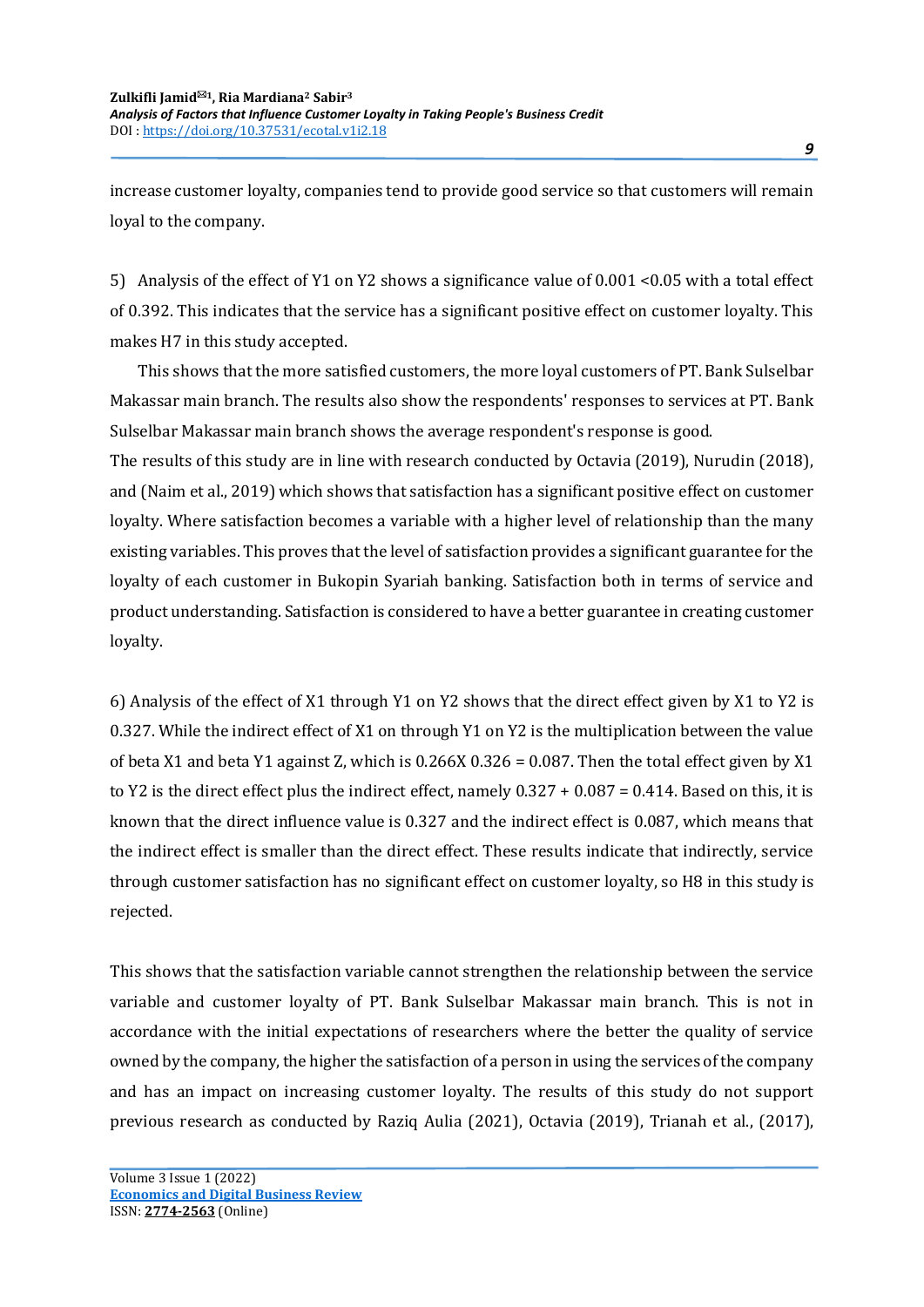Nurudin (2018), (Naim et al., 2019) which states that service has a significant positive effect on customer satisfaction, and customer satisfaction has a significant positive effect on customer loyalty.

Thus, it can be seen that service is not the only aspect to increase satisfaction that can trigger customer loyalty. However, there are several other important things such as product quality and good corporate governance of the company itself. The results of this study are not in line with previous studies which describe that service has a significant positive effect on customer loyalty through decisions as an intervening variable.

7) Analysis of the effect of X2 through Y1 on Y2 shows that the direct effect given by X1 to Y1 is 0.234. While the indirect effect of X1 on through Y1 on Y2 is the multiplication between the value of beta X1 with beta Y1 against Z which is 0.299 X 0.326 = 0.097. Then the total effect given by X1 to Y2 is the direct effect plus the indirect effect, namely 0.234 + 0.097 = 0.331. Based on this, it is known that the direct influence value is 0.234 and the indirect effect is 0.097, which means that the indirect effect is smaller than the direct effect. These results indicate that indirectly, service through customer satisfaction does not have a significant effect on customer loyalty, so H9 in this study is rejected.

Thus, it can be indicated that the better the advertising carried out by PT. Bank Sulselbar Makassar main branch has not been able to significantly increase customer satisfaction which at the same time cannot increase their loyalty to the company. This is not in accordance with the researchers' initial expectations and at the same time not in line with previous studies conducted by Winarti (2016), Faizah (2017), and Sopiyan (2020), Nurudin (2018), (Naim et al., 2019), where advertising has a significant positive effect on satisfaction, and satisfaction can significantly increase customer loyalty

8) Analysis of the effect of X3 through Y1 on Y2 shows that the direct effect given by X3 to Y1 is 0.158. While the indirect effect of X3 on through Y1 on Y2 is the multiplication between the value of beta X3 and beta Y1 against Y2, which is 0.280 X 0.326 = 0.052. Then the total effect given by X1 to Y2 is the direct effect plus the indirect effect, namely 0.158 + 0.052 = 0.210. Based on this, it is known that the direct influence value is 0.158 and the indirect effect is 0.210, which means that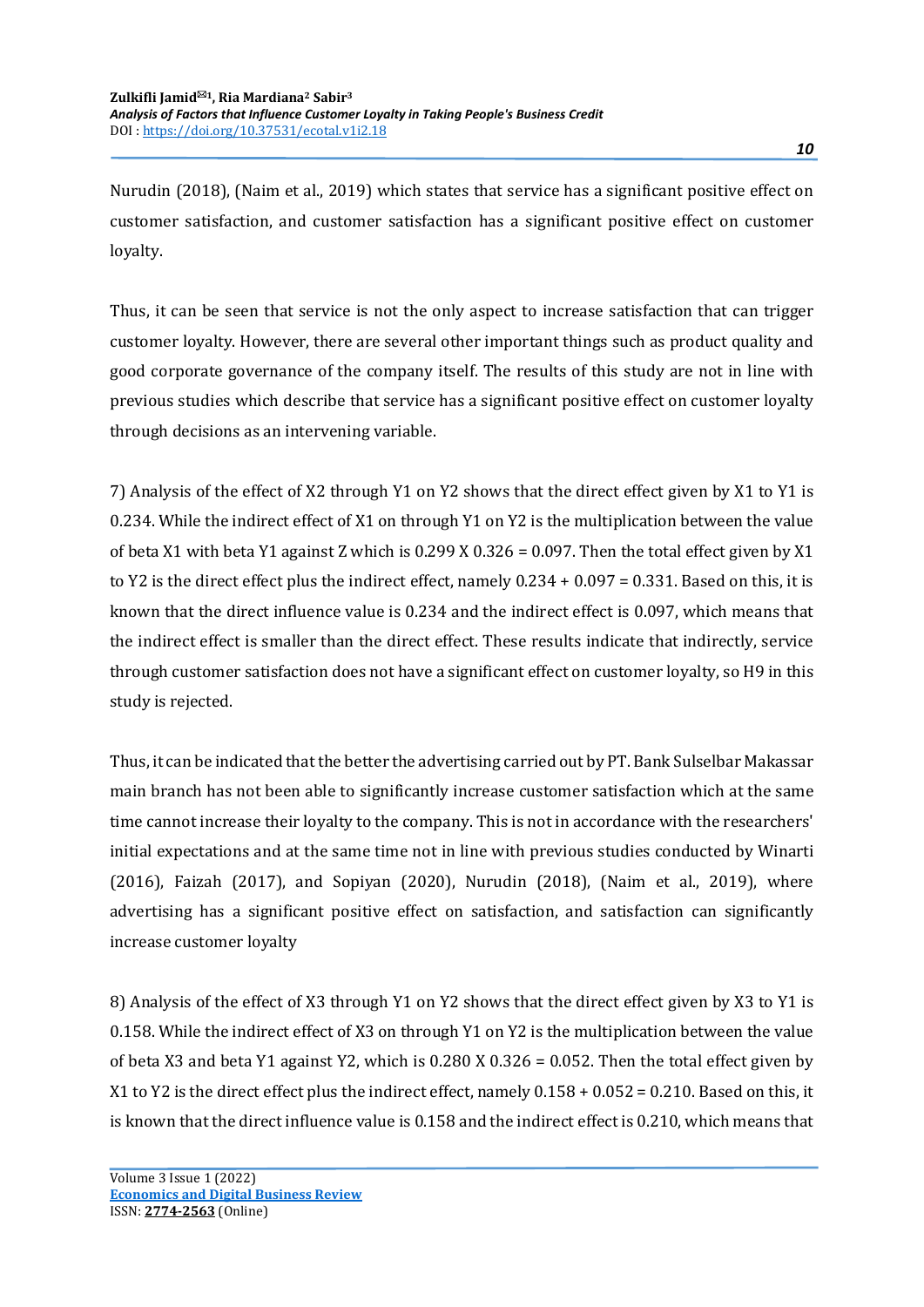the indirect effect is greater than the direct effect. These results indicate that indirectly, service through customer satisfaction does not have a significant effect on customer loyalty, so H10 in this study is rejected.

Thus, it can be indicated that the corporate image of PT. Bank Sulselbar Makassar main branch, cannot increase customer satisfaction which can also trigger an increase in loyalty to the company. Although, the results of this study suggest that the company's image directly has a significant positive effect on satisfaction, but it does not have a significant effect on customer loyalty.

The results of this study are not in accordance with what was expected by the researchers, and also not in line with previous research where the company's image is one aspect that needs to be considered by the company in order to increase customer satisfaction which has an impact on increasing customer loyalty at PT. Bank Sulselbar Makassar main branch (Budianto, 2019; Khotimah, 2018; Naim et al., 2019; Nurudin, 2018).

### **5. Conclusions**

Service, advertising and corporate image each have a significant positive effect on customer satisfaction, which means that the higher the level of service, advertising and company image, the higher the level of customer satisfaction. Service and advertising each has a significant positive effect on customer loyalty, which means that the higher the level of service and advertising, the higher the level of customer loyalty. While the company's image has no effect on consumer loyalty. This is because consumers have different characters so that their assessment of the company's image is carried out in different ways. Service, advertising and corporate image through customer satisfaction have no significant effect on customer loyalty. So that customer satisfaction does not necessarily guarantee loyalty.

#### **References :**

- Aziza, A. M. (2010). Analisa Strategi Pemasaran Produk BLife InvestLink Syariah di Pt. Bank Sulselbar Life Insurance Divisi Syariah. Jakarta: Skripsi. UIN Syarif Hidayatullah.
- Assagaff, S.I.U. (2014). Analisis Pengaruh Kualitas Pelayanan, Nilai Pelanggan, Kepuasan Pelanggan, serta Trust Terhadap Loyalitas Nasabah. Skripsi. Universitas Diponegoro
- budianto, E. (2019). Pengaruh Kualitas Pelayanan Dan Citra Perusahaan Terhadap Loyalitas Nasabah Pada Ajb Bumiputera. Jurnal Ilmu Keuangan Dan Perbankan (Jika). Https://Doi.Org/10.34010/Jika.V8i2.1934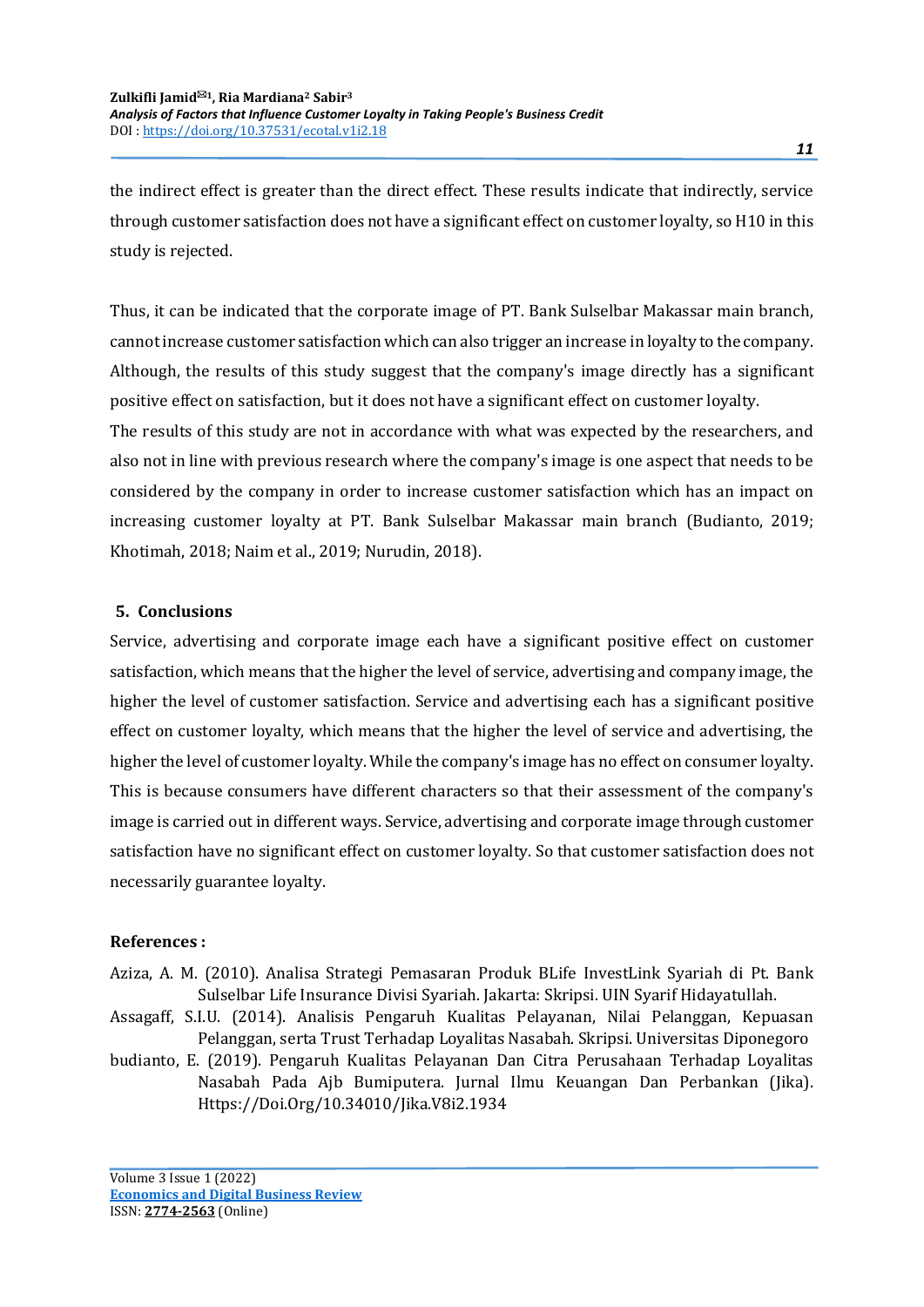- Donni Juni. 2017. Perilaku Konsumen: Dalam Persaingan Bisnis Kontemporer. Bandung: Cv. Alfabeta
- Faizah, N. (2017). Pengaruh Citra Merek, Iklan, Suasana Toko Terhadap Loyalitas Konsumen Dimediasi Kepuasan Konsumen. Jurnal Ilmu Dan Riset Manajemen (Jirm).
- Hidayat, Racmad. 2009. Pengaruh Kualitas,Kualitas Produk Dan Nilai Nasabah Terhadap Kepuasan Dan Loyalitas Nasabah Bank Mandiri. Dalam Jurrnal Manajemen Dan Kewirausahaan, 11(1): H: 59-72.
- Khotimah, N. (2018). Pengaruh Religiusitas, Kepercayaan, Citra Perusahaan, Dan Sistem Bagi Hasil Terhadap Minat Nasabah Menabung Dan Loyalitas Di Bank Syariah Mandiri. Jurnal Ilmu Ekonomi & Manajemen, 05(01), 37–48.
- Kotler, Philip, (2012), Manajemen Pemasaran, Edisi Bahasa Indonesia, Jakarta: Salemba Empat
- Naim, R. N., Mus, A. R., Plyriadi, A., & Bahari, F. (2019). Pengaruh Kualitas Layanan, Nila Dan Kepuasan Terhadap Loyalitas Nasabah Bank Syariah Bukopin Di Makasar. Center Of Economic Student Journal.
- Naninsih, N., & Hardiyono. (2019). Pengaruh Strategi Pemasaran Terhadap Kepuasan Dan Keputusan Pembelian Produk Usaha Kecil Menengah (Ukm) 310 Di Makassar. 1(1), 47–61.
- Nitha, W. E., & Yusuf, A. M. (2019). Pengaruh Kualitas Pelayanan Dan Customer Relationship Management Terhadap Loyalitas Nasabah Pada Bank Bjb Cabang Depok. Jurnal Ilmiah Binaniaga. Https://Doi.Org/10.33062/Jib.V14i1.304
- Nurudin, N. . (2018). Pengaruh Relationship Marketing, Citra Perusahaan Dan Kepuasan Terhadap Loyalitas Nasabah (Studi Pada Bank Rakyat Indonesia Syariah Kantor Cabang Semarang)Pengaruh Relationship Marketing, Citra Perusahaan Dan Kepuasan<br>Terhadap Loyalitas Nasabah (Studi. Jurnal Stie Semarang. Terhadap Loyalitas Nasabah (Studi. Jurnal Stie Semarang. Https://Doi.Org/10.33747/Stiesmg.V10i1.84
- Octavia, R. (2019). Pengaruh Kualitas Pelayanan Dan Kepuasan Nasabah Terhadap Loyalitas Nasabah Pt. Bank Index Lampung. Jurnal Manajemen Pemasaran, 13(1). Https://Doi.Org/10.9744/Pemasaran.13.1.35-39
- Paramananda, N., & Satria Pramudana, K. (2015). Pengaruh Tarif Premi, Kualitas Pelayanan, Daya Tarik Iklan, Dan Citra Merek Terhadap Loyalitas Nasabah. E-Jurnal Manajemen Universitas Udayana.
- Purwanti, E. (2011). Analisis Faktor-Faktor Pengambil Keputusan Pembelian Konsumen Pada Departement Store/Supermarket di Salatiga. Among Makarti. Vol. 4, No. 7 .
- Raziq Aulia, M. (2021). Pengaruh Kualitas Layanan, Kepuasan Dan Religiusitas Terhadap Loyalitas Nasabah Bank Syariah Mandiri Cabang Banda Aceh. Jurnal Ilmiah Mahasiswa Ekonomi Manajemen
- Soemirat, S dan Adianto. (2007). Dasar-dasar Public Relation. Jakarta: Remaja.
- Sombolayuk, W., Sudirman, I., & Yusuf, R. M. (2019). Pengaruh Modal Keuangan Terhadap Kinerja Perusahaan Ukm Melalui Strategi Inovasi (Studi Empiris Perusahaan UKM di Kota Makassar). Dinamika Akuntansi, Keuangan Dan Perbankan, 8(2), 134–157.
- Sopiyan, P. (2020). Pengaruh Iklan Dan Citra Merek Terhadap Kepuasan Konsumen (Studi Pada Konsumen sepeda Motor Honda PT Helmi Hendra Motor Maja Majalengka). Entrepreneur: Jurnal Bisnis Manajemen Dan Kewirausahaan, 1(2). https://doi.org/10.31949/entrepreneur.v1i2.888